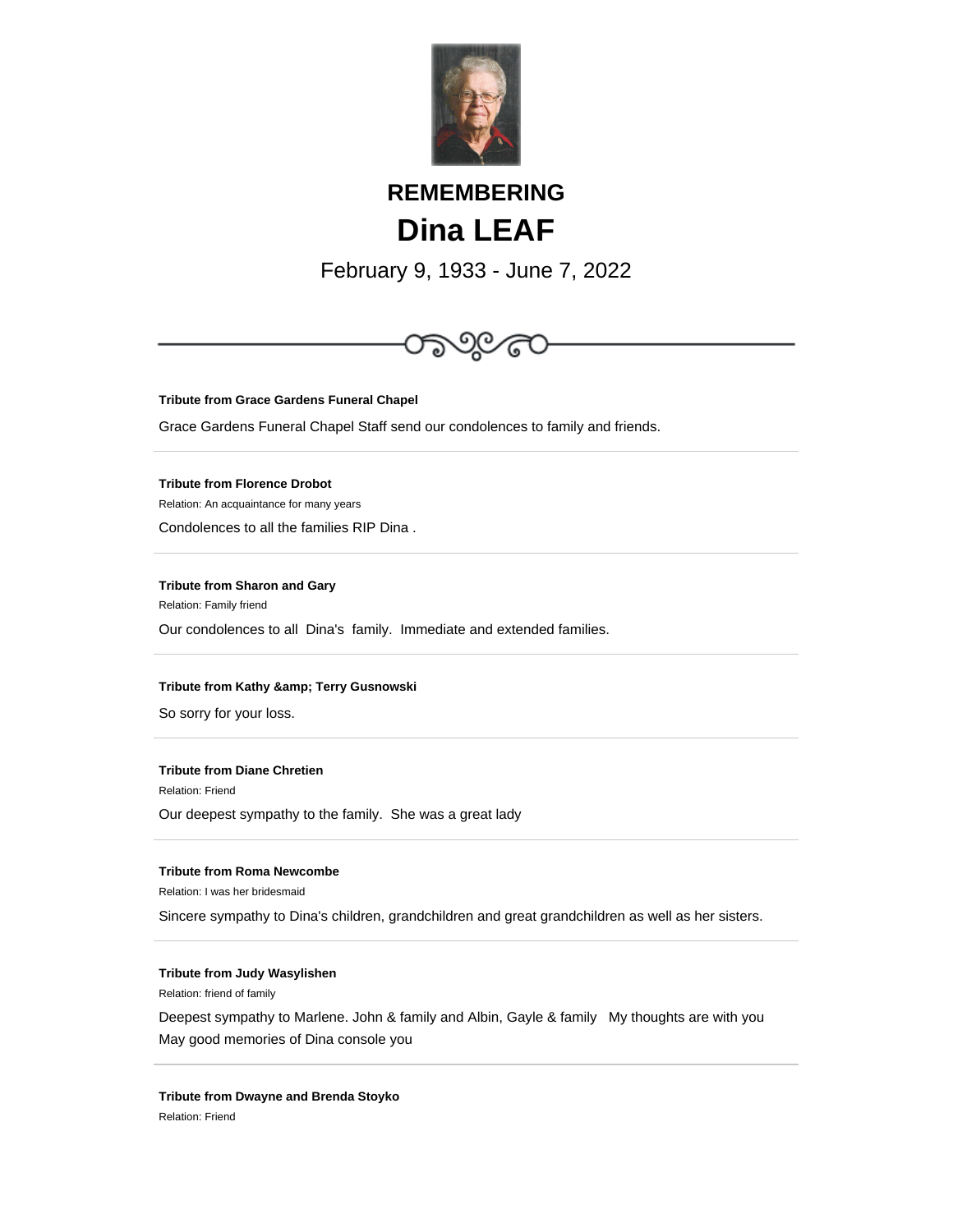Marlene, Albin and families. We wish to send our sympathy to you all. Dina will be forever remembered in your hearts and memories. Take Care.

## **Tribute from Jane Dikeman**

#### Relation: Friend.

Our deepest sympathy to Dina's family. We will remember her as a wonderful and kind lady.

#### **Tribute from Ingrid Berg**

Relation: Family friend and neighbour

Dear Marlene, Albin and family members. Sending you love, hugs , comfort and sympathy on the loss of your Mom . I have so many fond memories growing up of Dina as she provided me comfort and friendship during the absence of my mother. I have some many fond memories of the fun times with her as she shared her time and family with ours. I hope that all the memories of her will sustain you all throughout your lives. Rest In Peace dear Dina. Fondly and gratefully. Ingrid

## **Tribute from Wanda Leaf**

Relation: Niece

When I was a little girl I loved going to the farm. Uncle Harry was a little scarey to me. But as I grew I realized that he was simply a quiet man. Auntie Dina was welcoming and we laughed a lot. And she was a good cook..yummy! She used to pinch me a lot…it was a sign of affection but it hurt! She had a good grip! I cherish the memory ..but I don't miss the "pinch"! She was feisty and spoke her mind. I am so glad I got to see her again a few years ago. She still had the same spunk that I loved. God speed Auntie till we meet again. Wanda

#### **Tribute from Ed and Annette Gregoraschuk**

We are so sorry for your loss. Our sincerest sympathy. Wishing you peace, comfort, courage and love. Our heart goes out to you and yours. She was a great lady. She will be missed.

#### **Tribute from Vali Hewitt(Berg)**

Relation: Friend and neighbour

My heartfelt sympathy Marlene, Albin and all of your families. I know your Mom will be missed. She was a very special angel in my life and always welcomed the Berg girls when we walked up their driveway. We got to know her brothers and sisters and their families and were often included in their many celebrations. I missed my Mom very much when she was away at work and the hundreds of times that I was there to see Dina, she always welcomed me like I was family. There are no words to express my gratitude. REST IN PEACE

Words fail to express my deep sorrow for your loss.

### **Tribute from Carmen Jensen**

Relation: Friend/ neighbor

My name is Carmen Jensen, granddaughter to Lenard & Norma Berg, Dina, Harry, Marlene & Albin ,were neighbors & friends.. I was the first born grandchild & lived the first five years on my grandparents farm, I have very very very fond memories of Dina & kids , we had many coffee dates & great memories.. to this day her face & voice I will never forget, if my family didn't spoil me enough